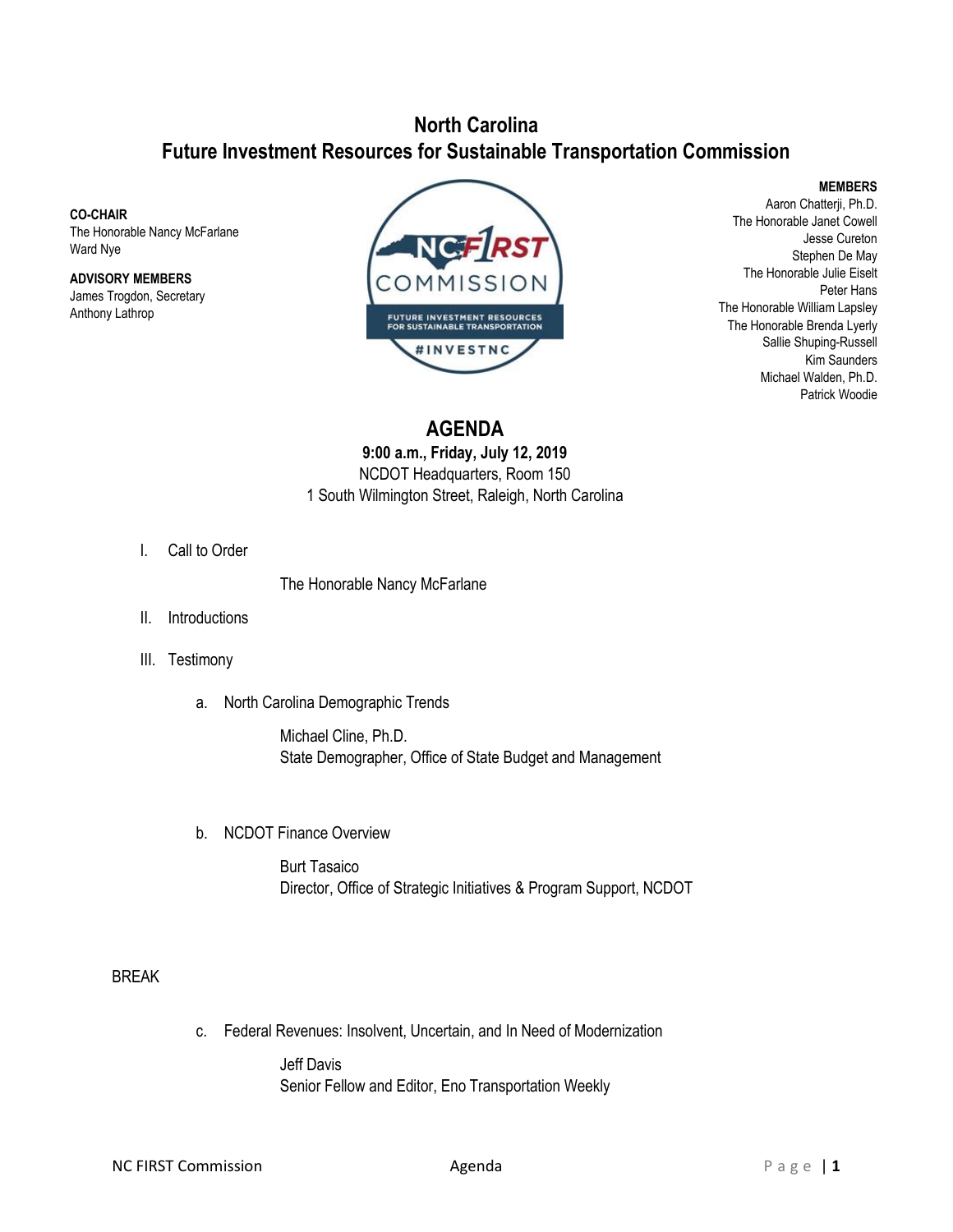d. Financing Vibrant Transportation Systems Internationally

Jaime Rall NC FIRST Consultant, J.R. Rall Consulting, LLC

e. Financing Transportation and Revenue Solutions in Other States

Carolyn Kramer Director, Transportation Investment Advocacy Center American Road and Transportation Builders Association

IV. Commission Discussion

The Honorable Nancy McFarlane

### **Announcements**

Next Meeting: Friday, August 30 at 9:00 AM

Public Comment Period: Give us your feedback on ideas for new revenue streams. Submit written comments at [www.ncdot.gov/ncfirst](http://www.ncdot.gov/ncfirst) during the month of July.

This meeting will be live streamed on NC FIRST Commission website at www.ncdot.gov/ncfi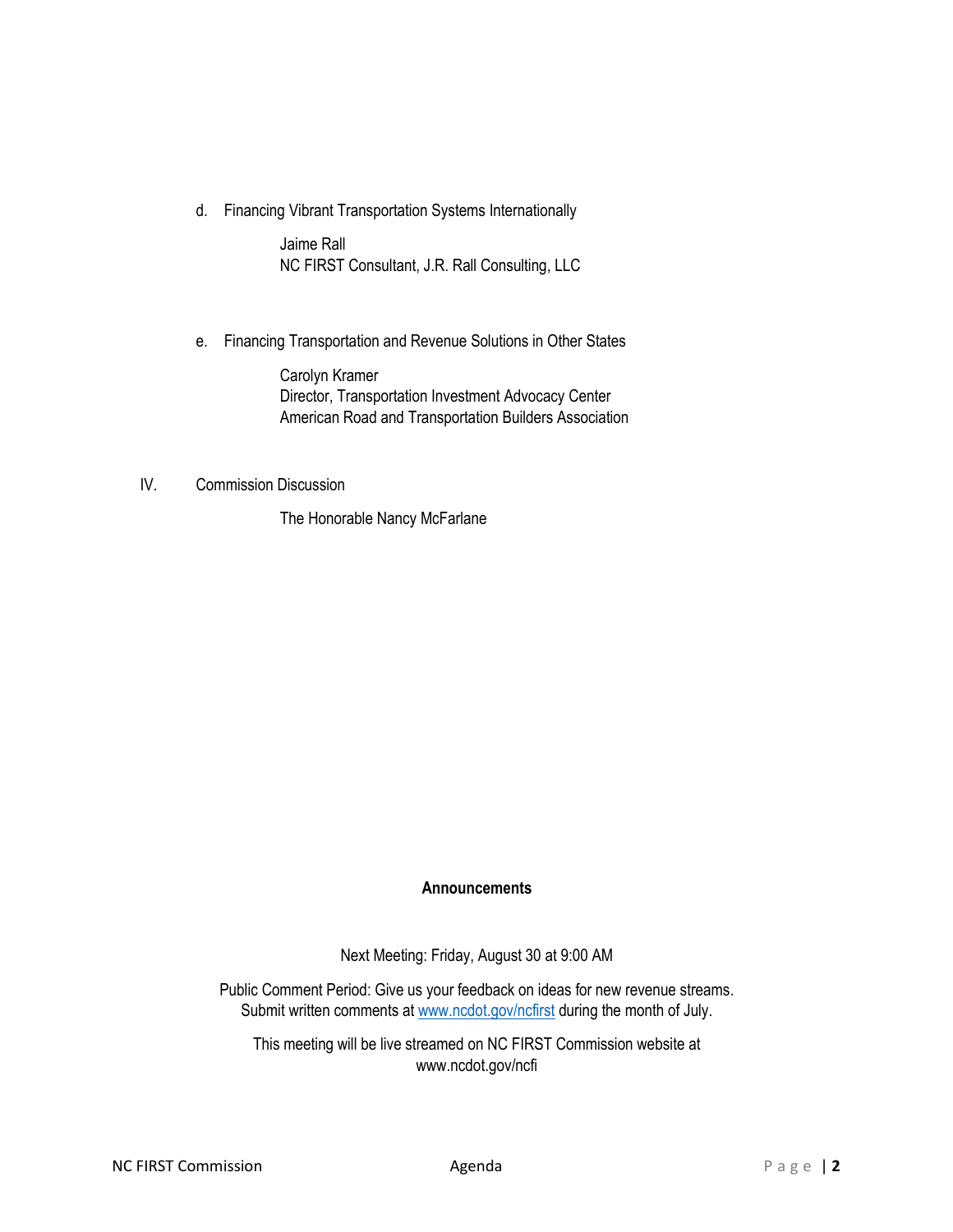# **Speaker Bios**

### **Michael Cline, Ph.D. State Demographer, Office of State Budget and Management**

Dr. Michael (Mike) Cline is the State Demographer of North Carolina and annually produces the official population estimates for the state, counties and municipalities. In addition, he prepares twenty-year population projections for counties and the state; advises state agencies and the Governor's office regarding the implications of demographic change; and supports census related activities. Mike moved to North Carolina in April 2017 after a long career in Texas – including a stint working within the Office of the State Demographer of Texas and, most recently, as the Associated Director of the Hobby Center for the Study of Texas at Rice University. A native of the small west Texas town of Snyder, his professional work in demography began soon after the 1990 Census when he helped three rural counties redraw county commissioner court boundaries. Since then, he has provided demographic research in support of business, non-profit and government decision making. Dr. Cline has authored or coauthored several books, book chapters and articles, including: *Population Change in the United States: Socioeconomic Challenges and Opportunities in the Twenty-First Century* and *Changing Texas: Implications of Addressing or Ignoring the Texas Challenge.* Dr. Cline earned his Ph.D. in Demography from the University of Texas at San Antonio, his M.A. in Geography from Kansas State University and his B.A. in Geography from Texas Tech University.

## **Burt Tasaico Director, Office of Strategic Initiatives & Program Support, NCDOT**

Burt Tasaico is the N.C. Department of Transportation's director of strategic initiatives and program support. As part of his role, he is responsible for expanding and transforming traditional data into timely and meaningful information to reinforce the department's mission, initiatives, policy decisions and to synchronize efforts to ensure the highest delivery of NCDOT's programs.

Tasaico's previous work experience primarily consists of transportation, both in the private and public sector, in all phases of transportation planning, modeling, programming, funding, revenue forecasting and cash management.

Tasaico has held various positions at NCDOT, including working in the Program Development Branch, Information Technology Division and Financial Management Division.

A licensed professional engineer, Tasaico earned his undergraduate and graduate degrees from North Carolina State University and a graduate degree from the University of North Carolina at Chapel Hill School of Government.

## **Jeff Davis Senior Fellow and Editor, Eno Transportation Weekly**

Jeff Davis is a Senior Fellow with the Eno Center for Transportation and is also the Editor of the *Eno Transportation Weekly*. He is known to be a walking encyclopedia of all federal transportation legislation.